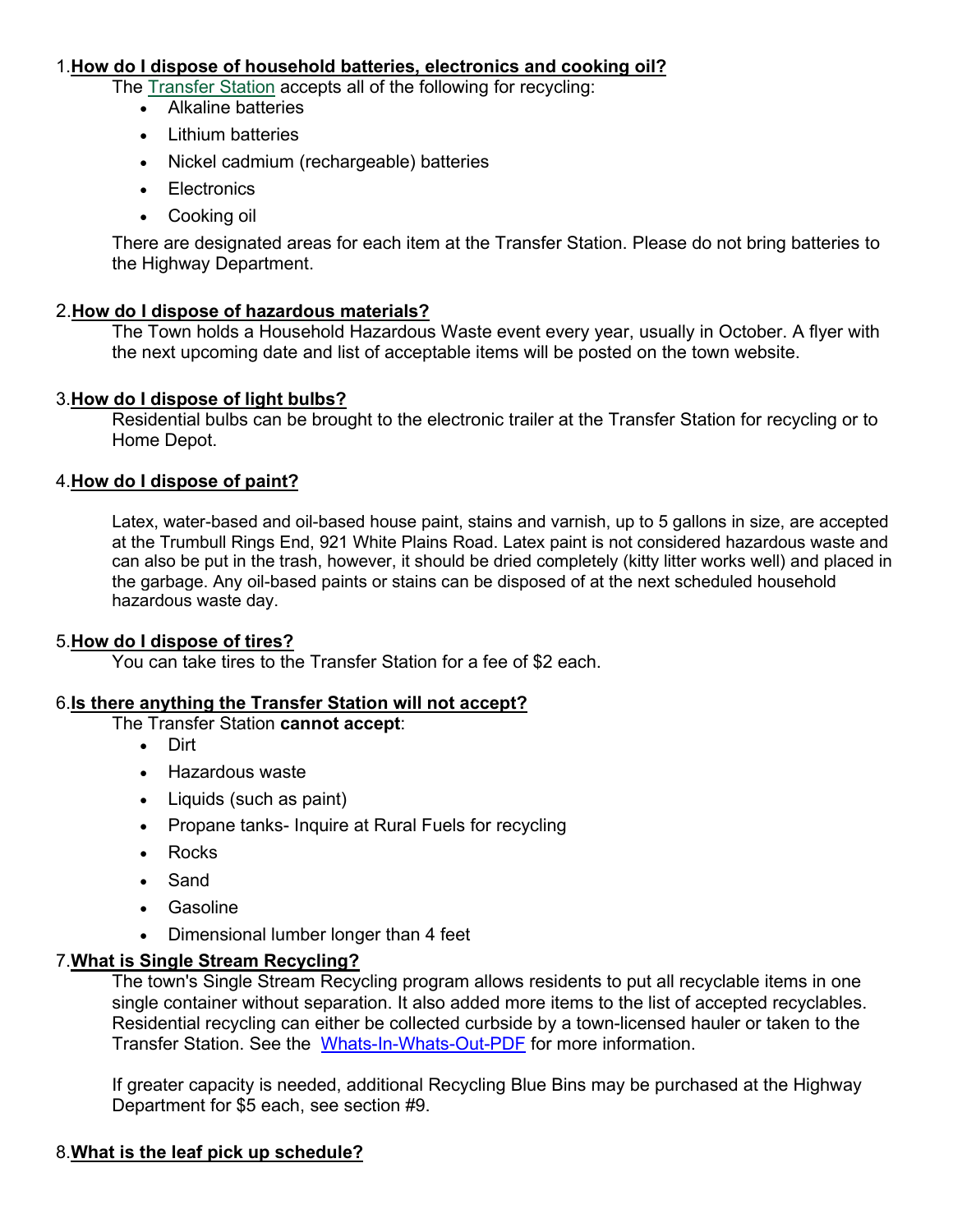The leaf pick-up schedule will be posted on the home page of the town website before we begin the leaf pick up program each year.

## 9.**Where [can I buy a recycling](https://www.trumbull-ct.gov/Faq.aspx?QID=107) bin, and what is the cost?**

Blue bins can be purchased for \$5 each at the Highway Department located at:

366 Church Hill Road Trumbull, CT 06611 Phone: 203-452-5071 Hours: Monday - Friday 7 am - 3 pm

## 10.**Where can I dispose of Automotive [batteries, motor](https://www.trumbull-ct.gov/Faq.aspx?QID=107) oil and anti-freeze?**

Motor oil and antifreeze are accepted for recycling from residents at the [Transfer](https://www.trumbull-ct.gov/275/Transfer-Station-Recycling-Center) Station. Car batteries are NOT accepted at the Transfer Station, please check with your local auto parts store for recycling options. All of these items are no longer accepted at the Highway Department facility.

## 11.**Where [can I dispose](https://www.trumbull-ct.gov/Faq.aspx?QID=107) of leaves and brush?**

Residents can bring leaves and brush to the [Transfer](https://www.trumbull-ct.gov/275/Transfer-Station-Recycling-Center) Station. Leaves must be loose or in paper bags (no plastic bags) and tree limbs and logs must be no more than 4 feet long and 6 inches in diameter. Commercial Contractors must pay to dump at the Transfer station. The cost is: \$8 for up to 125 pounds of trash or brush and \$35 per load for loose leaves. Credit/Debit cards only, NO cash is accepted.

## 12.**Where can I find information [on the Large](https://www.trumbull-ct.gov/Faq.aspx?QID=107) Waste Bulky Pickup program?**

The Town of Trumbull offers an annual Large Item Pickup Program to help residents dispose of items that are difficult for most homeowners to transport. The program begins in April and continues through the end of September. There is no additional charge to use the Large Item Pickup Program.

For information about the town's Large Waste Pickup Program please visit: [Large-Item-Pickup-](https://d.docs.live.net/0a636a1ad55f74cc/Documents/SUSTAINABLE%20TRUMBULL/RECYCLING/%20Large-Item-Pickup-Program)[Program](https://d.docs.live.net/0a636a1ad55f74cc/Documents/SUSTAINABLE%20TRUMBULL/RECYCLING/%20Large-Item-Pickup-Program)

## 13.**Where / How [can I pay for demolition](https://www.trumbull-ct.gov/Faq.aspx?QID=107) materials disposal at the Transfer Station?**

Residents and Commercial Contractors may pay for disposal of demolition materials at the Transfer Station. The cost is \$12 for up to 125 pounds of demolition. Credit/Debit cards only, NO cash is accepted.

Demolition Materials include:

- Asphalt Shingles
- Bricks
- Cement
- Ceramic Tile
- Sinks
- Toilets
- Concrete
- Plasterboard
- Roofing Shingles

6.8 Implement a Community Energy Campaign 2